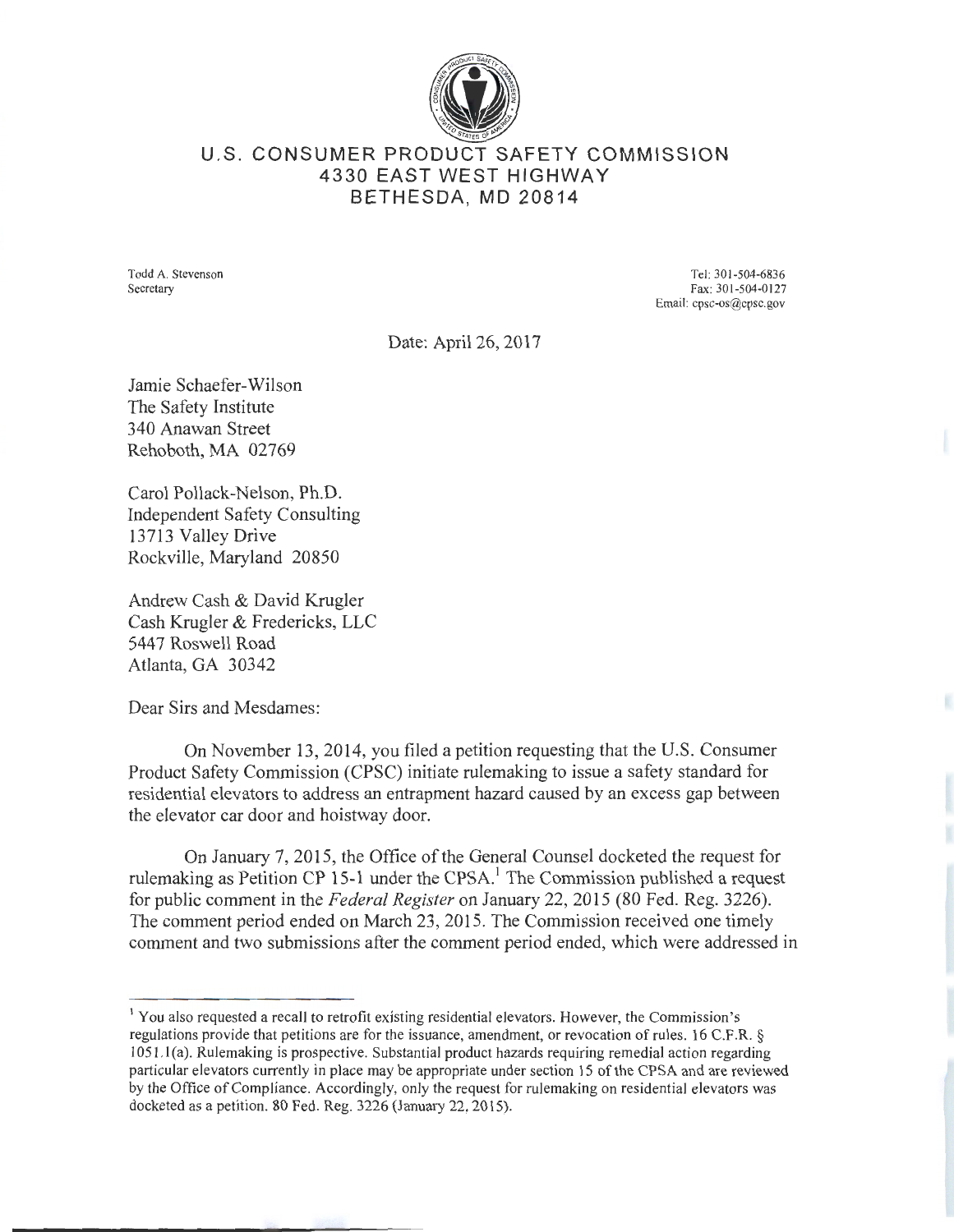the staff briefing package on the petition.<sup>2</sup> For the reasons set forth below, the Commission has denied your petition.<sup>3</sup>

## *Incident Data and Hazard Scenario*

CPSC staff reviewed the incident information you submitted on 16 incidents that occurred between 1958 and 2013. Staffs review found that nine of these incidents occurred in a nonresidential location, and four incidents did not match the hazard scenario described in the petition. Of the three remaining incidents that could have involved the entrapment-hazard scenario, there were insufficient details in two of the incidents to establish whether they occurred in a residential elevator.

CPSC staff also reviewed the incident data from the Consumer Product Safety Risk Management System (CPSRMS). Staff identified eight incident reports, occurring between January 1, 1981 and November 10,2016, and describing victims ranging in age from 3 to 16 years, that might involve entrapments between the elevator car and hoistway doors.4 Of the eight incidents, there was insufficient detail to determine whether an entrapment between fully closed car and hoistway doors was the cause of the five involving fatal injuries. In the three reported nonfatal incidents, staff believes that entrapments occurred in the space between fully closed hoistway and accordion-style car doors. Staff's review of the National Electronic Injury Surveillance System (NEISS) records retrieved for residential elevator entrapment incidents from January 1, 1981 to December 31, 2015 showed that there were 131 cases involving residential elevator door entrapments. However, there was not enough information to determine how the incidents occurred or whether they were caused by the hazard scenario identified in the petition.

Staff assessed the hazard scenario presented in the petition. When you submitted your request in November 2014, the applicable voluntary standard for residential elevators was the American Society of Mechanical Engineers (ASME) A17.1-2013, *Safety Code for Elevators and Escalators.* The 2013 version of ASME A17.1 allowed a 5-inch clearance between the residential elevator car door and the hoistway door. Staffs review of the 2013 version indicated that a 5-inch clearance between car door and hoistway door could contribute to an entrapment hazard to children. According to staff, head size is the primary factor determining whether a young child can fit entirely within the space between the closed car and hoistway doors. If the child's head is larger than the available space, the exterior door will be unable to close completely, thereby preventing the entrapment-hazard scenario.

1 %20Requesting%20Rulemaking%20on%20Residential%20Eievators%20-%20March%20 15%202017 .pdf

<sup>2</sup>*See* https://www.cpsc.gov/s3fs-public/Petition%20CP%20 15-

<sup>&</sup>lt;sup>3</sup> The Commission voted 4-1 to deny the petition. Acting Chairman Buerkle, Commissioner Kaye, Commissioner Robinson, and Commissioner Mohorovic voted to deny the petition. Commissioner Adler

<sup>&</sup>lt;sup>4</sup> The staff reviewed incidents after 1981 because the ASME A17.1 space requirement between the residential elevator car door and hoistway door was changed from 4 inches to 5 inches in 1981. Staff also attempted to retrieve incidents before 1981, but no residential elevator incidents could be identified in the CPSC database.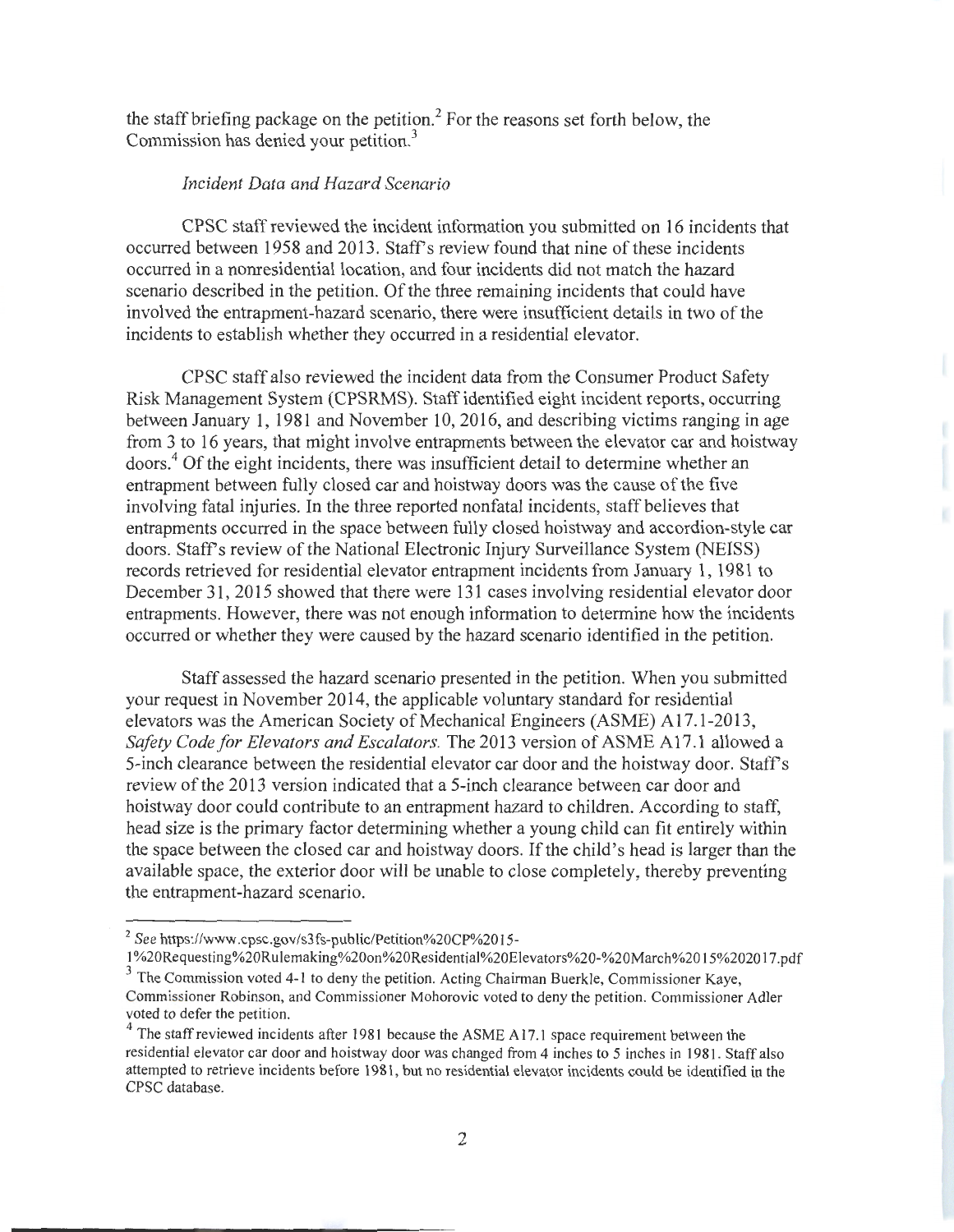## *Current ASME Standard*

In January 2015, ASME revised ASME A17.1-2013. ASME A17.1-2016 was published on November 30, 2016. The standard becomes effective on May 30, 2017. ASME A17.1-2016 added section 5.3.1.8.3, which specifies the clearance between residential elevator hoistway doors and car doors to prevent an entrapment hazard. The new section specifies that clearance cannot exceed 4 inches for five different car and hoistway door combinations. ASME A17.1-2016 also added section 5.3.1.8.2 (d), which specifies the strength and deflection of doors, gates, and their guides, guide shoes, tracks, and hangers. This section addresses the hazard of an entrapment space created between the hoistway door and elevator car door due to one or both doors deflecting and creating a hazardous gap.

Staff's review of the 2016 version of the ASME standard indicates that the revised 4-inch requirement addresses the potential entrapment hazard from the 5-inch clearance between the hoistway and car door. Allowing a space between the car and hoistway doors of no more than 4 inches would prevent all but the smallest of the youngest infants (e.g., small newborns) from fitting completely within the closed space, and this group of infants is highly unlikely to be involved in the hazard scenario. In addition, the requirement specifying the strength and deflection of the car and hoistway doors prevents doors from deforming and creating a hazardous gap.

Staff's review also considered whether substantial compliance with ASME A17.1-2016 is likely. To determine whether there would be substantial compliance with the new standard, staff reviewed the elevator building codes of all 50 states. Almost all of the states reference ASME A17.1 in the state elevator building code requirements. However, many states do not reference the latest version of the standard in their building codes. Staff expects that most elevators installed after ASME A 17.1-2016 becomes effective in May 2017 will meet the new requirements. Staff also expects that information regarding the revisions in the 2016 version of the ASME standard will be disseminated to the industry by associations including the National Association of Elevator Contractors (NAEC), Accessibility Equipment Manufacturer's Association (AEMA), and National Association of Elevator Safety Authorities (NAESA), all of which provide education, training, and certification programs for residential elevator installation and inspection. CPSC staff expects to work with ASME to alert the state regulatory bodies of the latest version of the voluntary standard, which will help increase compliance with the voluntary standard.

Based on staff's review, the Commission believes that the new ASME standard will be effective in addressing the potential for entrapment hazards in residential elevators that may occur as a result of an excess gap between the car door and hoistway door. Because state building codes reference the ASME A17.1 standard, the Commission also finds that there is good reason to believe that industry will comply with these requirements once the 2016 version is referenced in state building codes. The

3